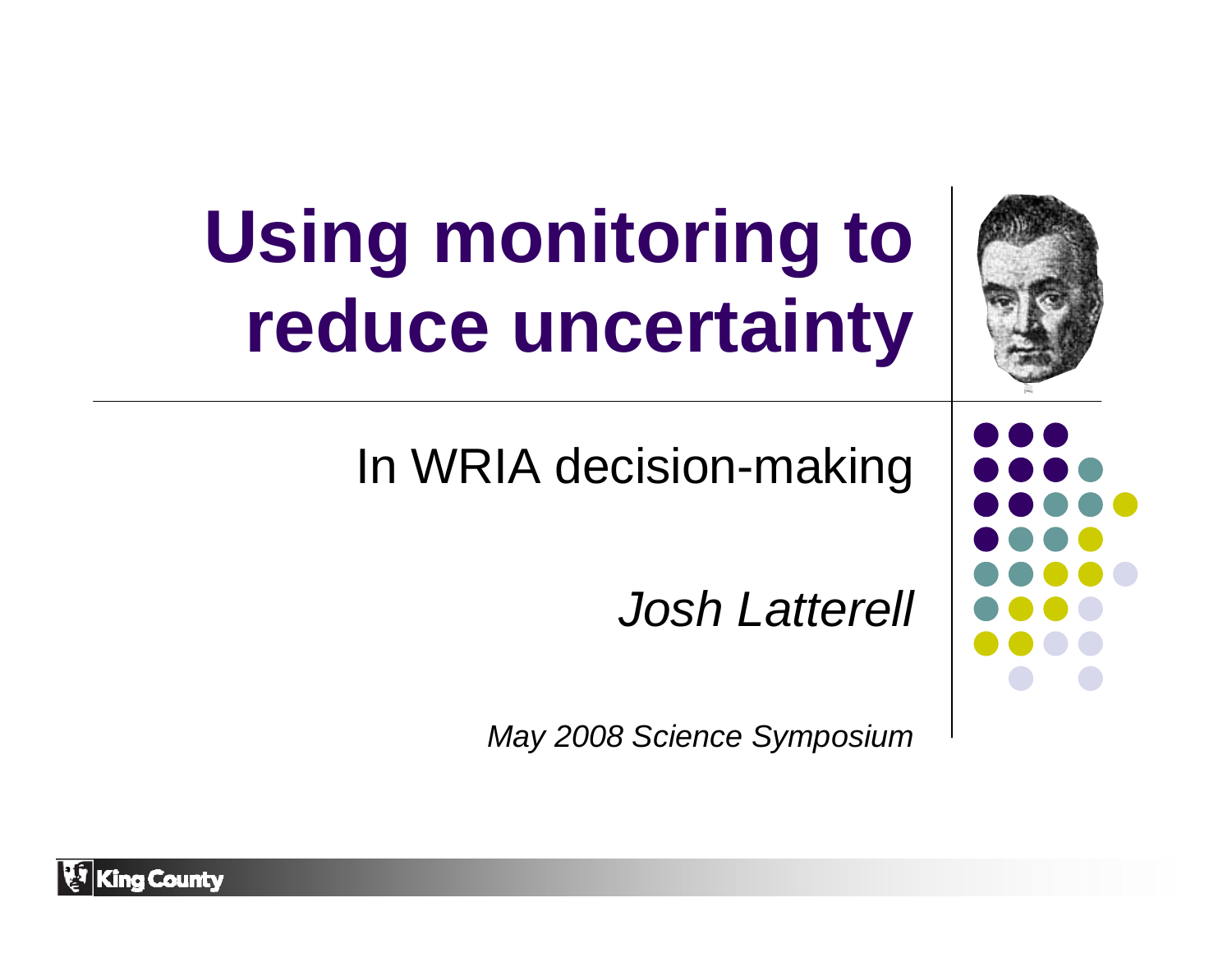#### **Definitions**



#### **Uncertainty**

• A state of having limited knowledge where it is impossible to exactly describe the existing state or the outcomes resulting from our actions.

#### Risk

• A state of uncertainty where some outcomes result in 'costs' of varying magnitudes

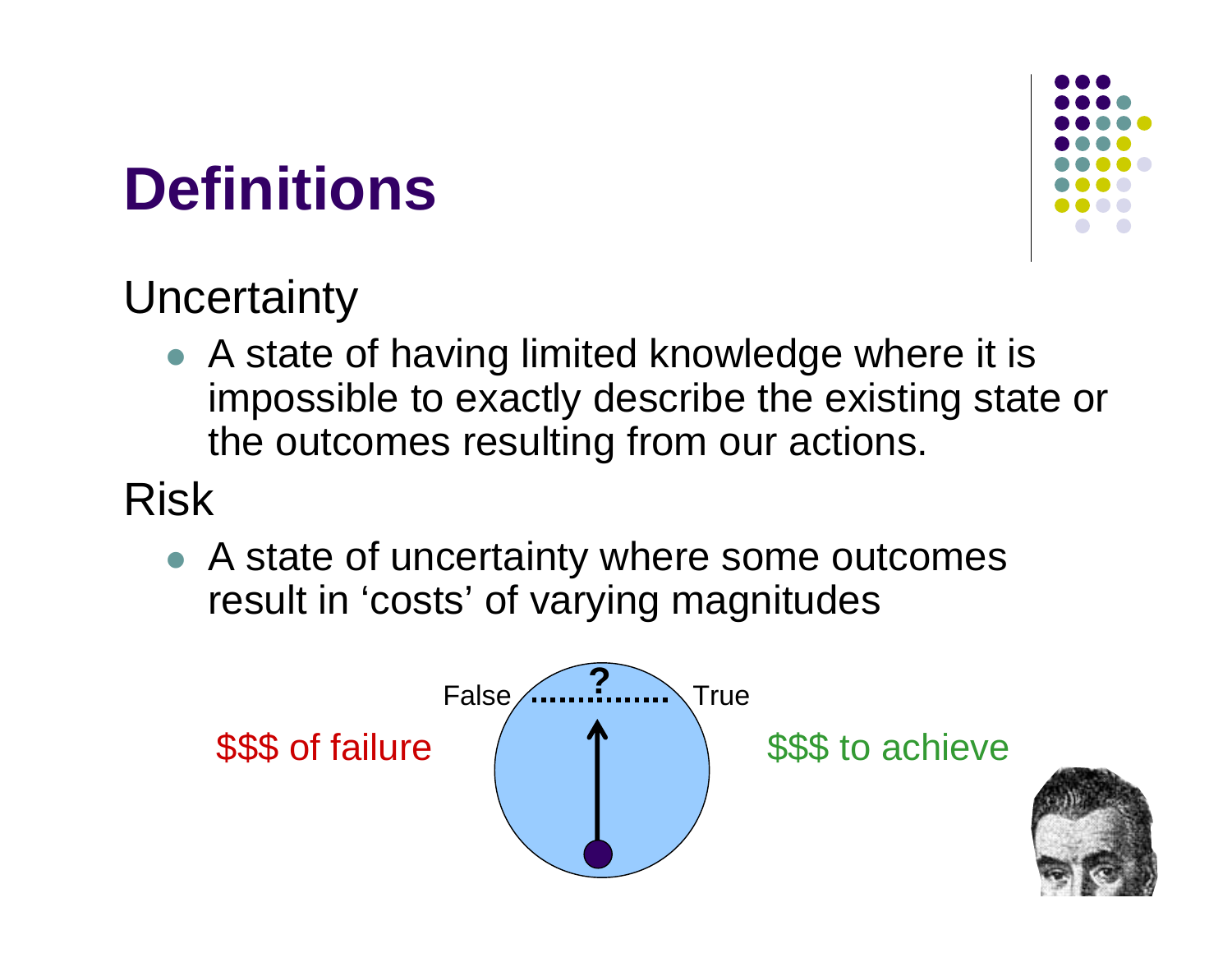

**King County** 

*Modified from Grimm et al. 2000*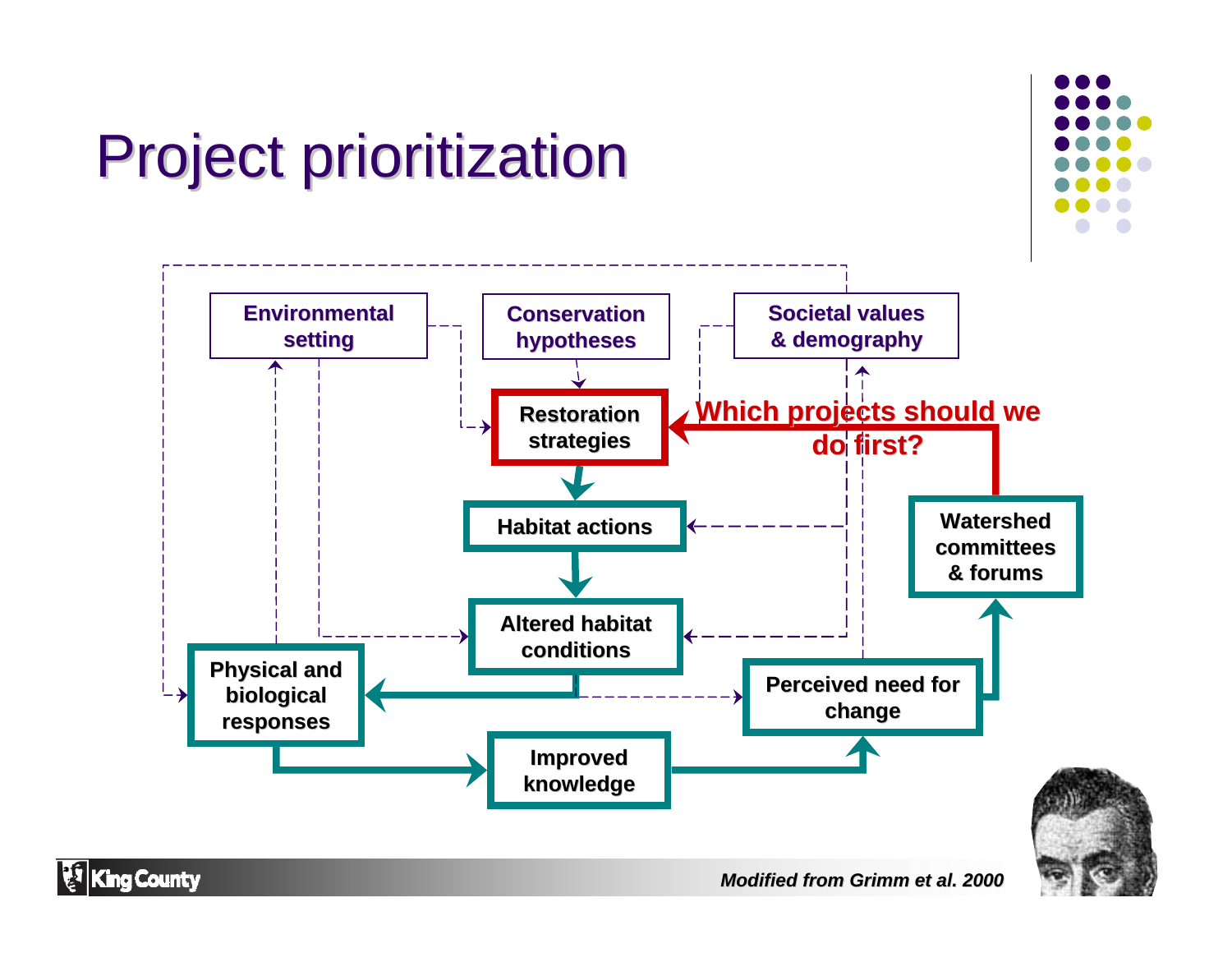



 $(1702 - 1761)$ 

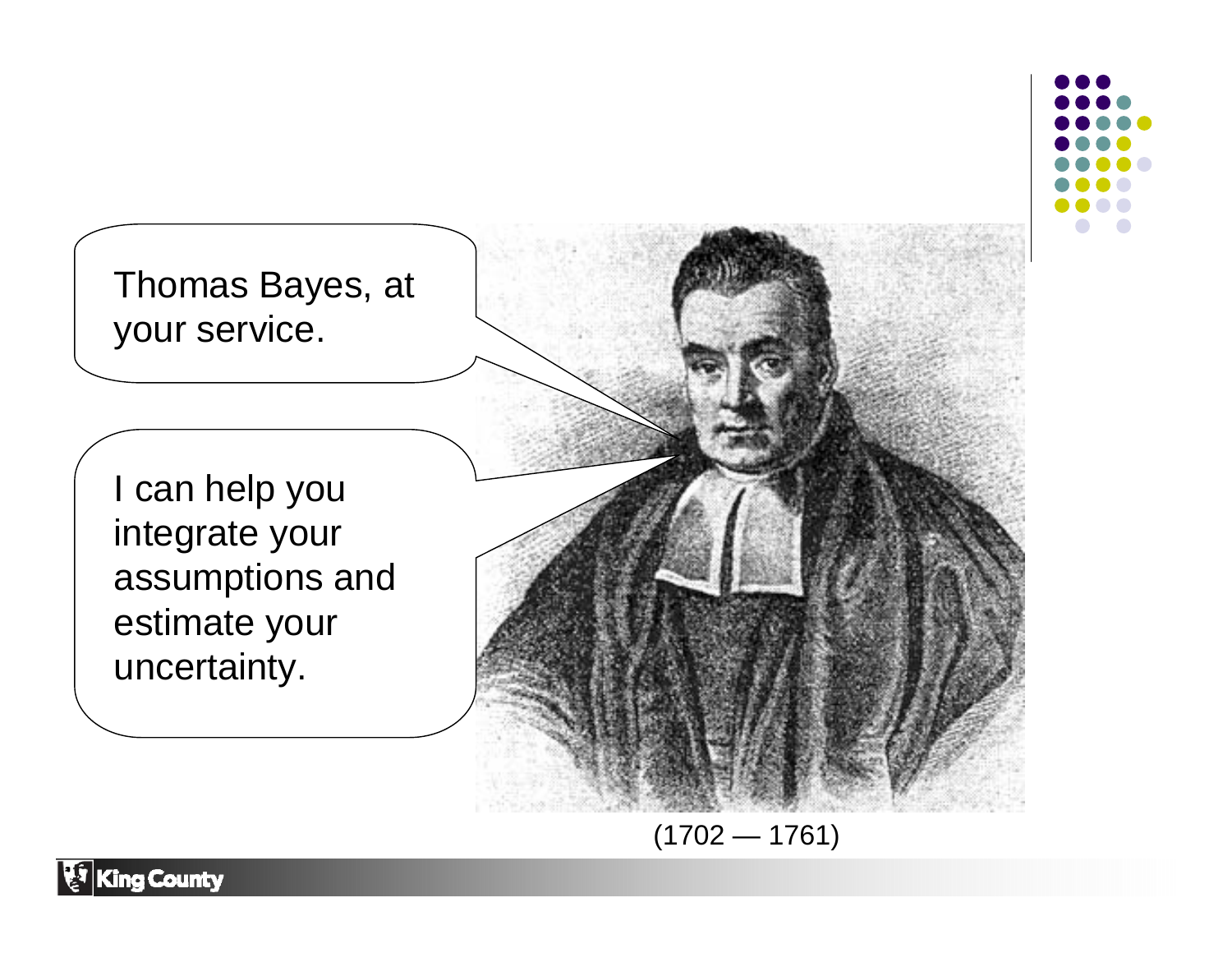#### **Step 1. State your assumptigns**

- Projects that are likely to be effective and provide benefits to Chinook in the near-term should be done first.
- Project effectiveness is influenced by:
	- $\bullet$  Strength of the strategy
		- **•** Objectives
		- Accepted standards
	- Scale of the project
		- Larger is better
		- Addresses bottlenecks
	- Empirical support
		- **Habitat**
		- O Population



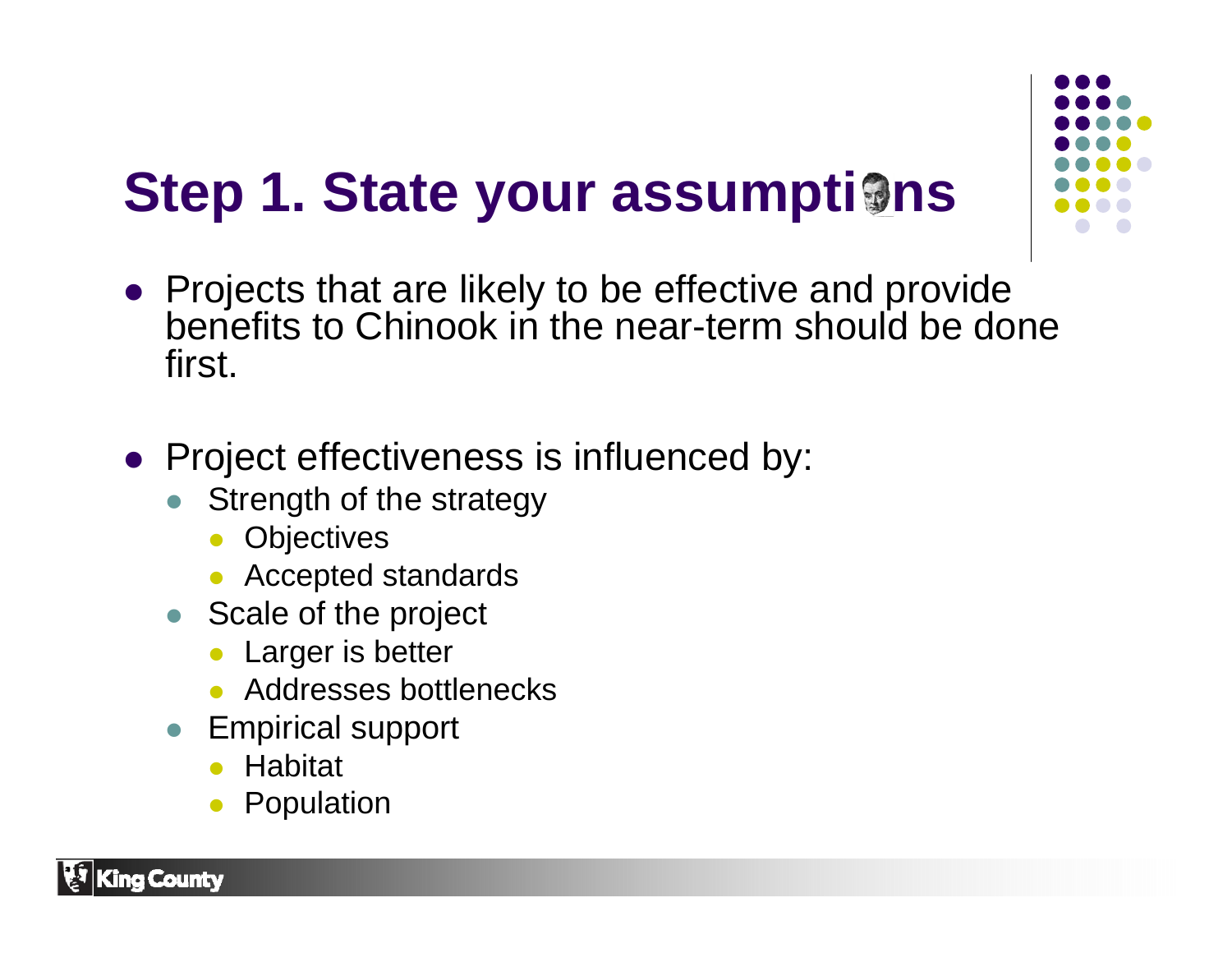#### Step 2. Create a Bayesian network

*"A cause-and-effect map of your assumptions"*

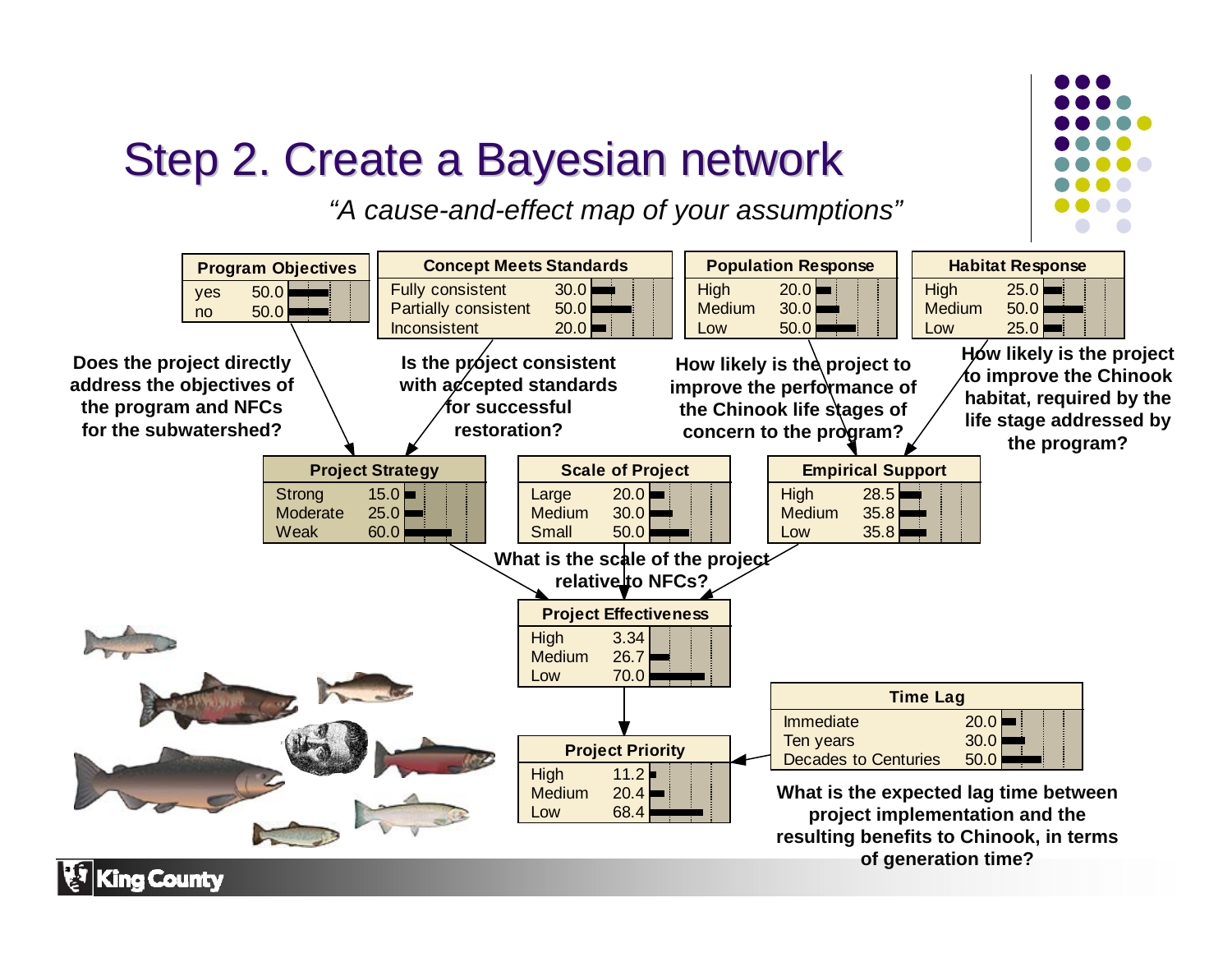#### **Step 3. Estimate your certainty in project effectiveness**

Bayes' Theorem is: Given event *b*, the likelihood of event *a* is *x*.

Use your prior knowledge to infer your certainty that a project will be effective.

When new information becomes available (through monitoring), update your certainty.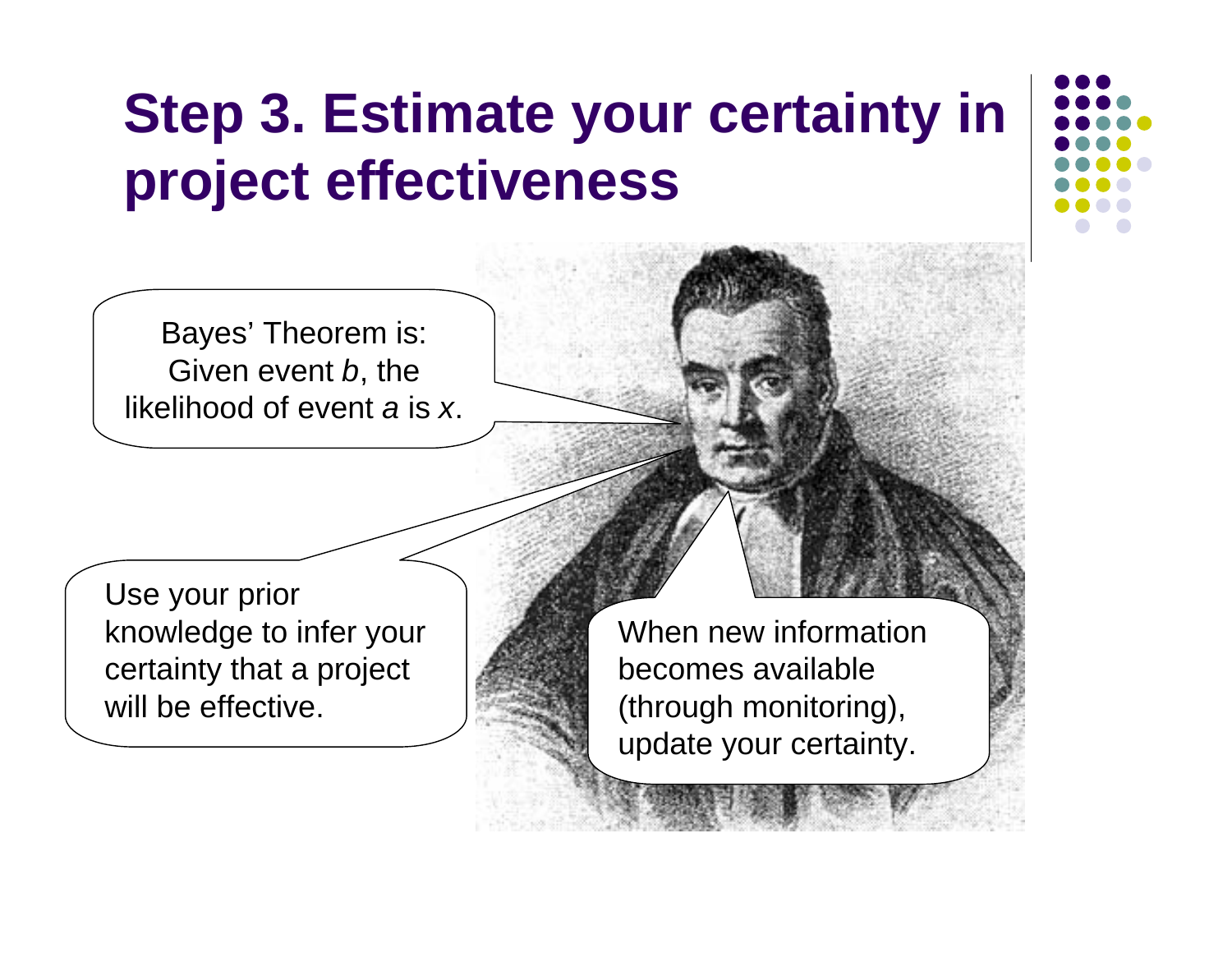# When solving problems, we begin with some study.

**Premise**

understanding of the system and continually improve that understanding through further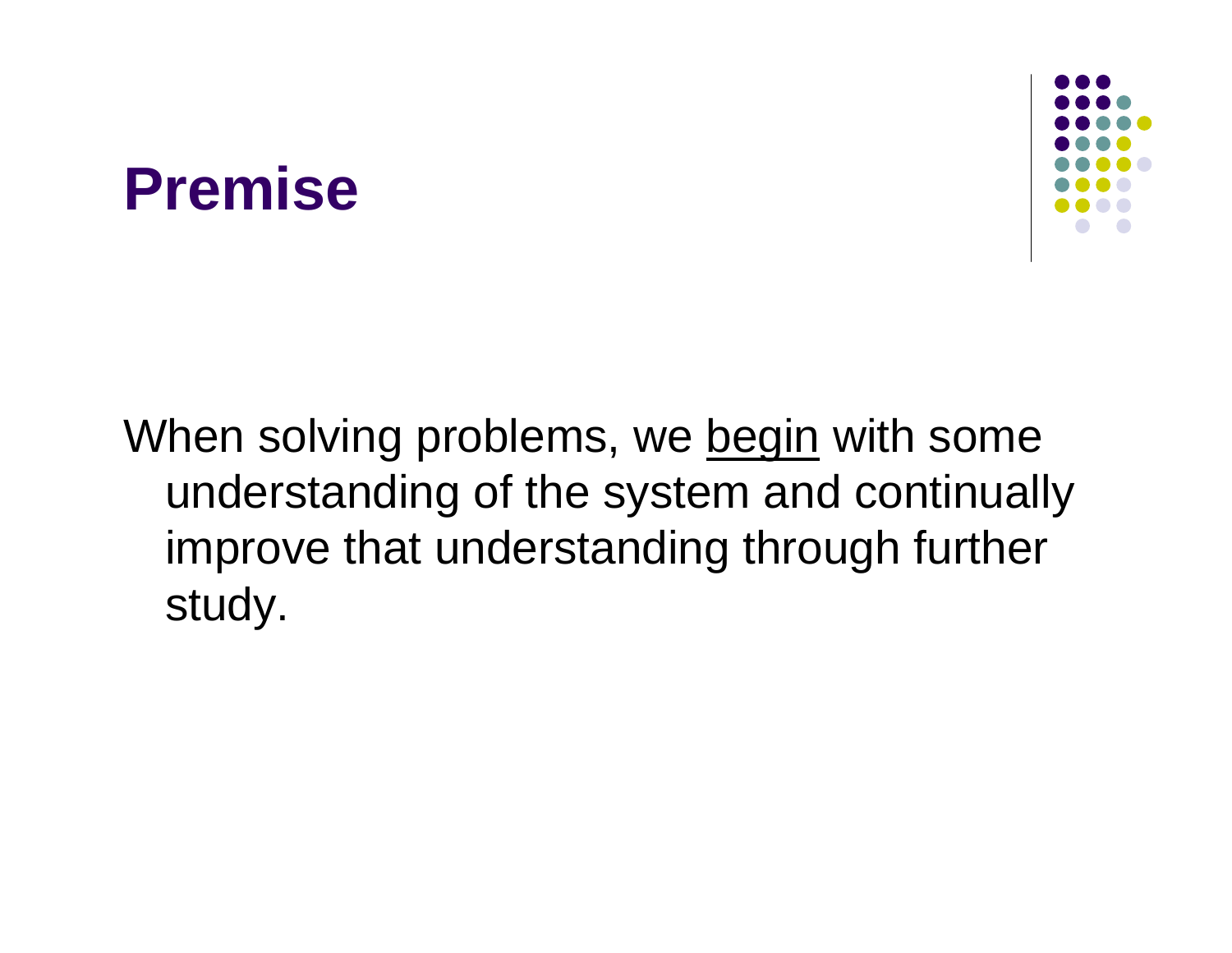

#### **Conditional probability table**

#### **Certainty in project effectiveness (%)**

| <b>Strategy</b><br><b>Strong</b> | <b>Empirical</b><br><b>High</b> | <b>Scale</b><br>Large<br>Medium<br><b>Small</b> | High<br>100<br>80<br>70         | <b>Medium Low</b>          |                     |
|----------------------------------|---------------------------------|-------------------------------------------------|---------------------------------|----------------------------|---------------------|
|                                  |                                 |                                                 |                                 | $\overline{0}$<br>20<br>20 | O<br>$\Omega$<br>10 |
|                                  | <b>Medium</b>                   | Large<br>Medium<br><b>Small</b>                 | 20<br>10<br>$\Omega$            | 80<br>90<br>80             | $\Omega$<br>O<br>20 |
|                                  | Low                             | Large<br>Medium<br><b>Small</b>                 | $\left( \ \right)$<br>$\bigcap$ | 60<br>50<br>40             | 40<br>50<br>60      |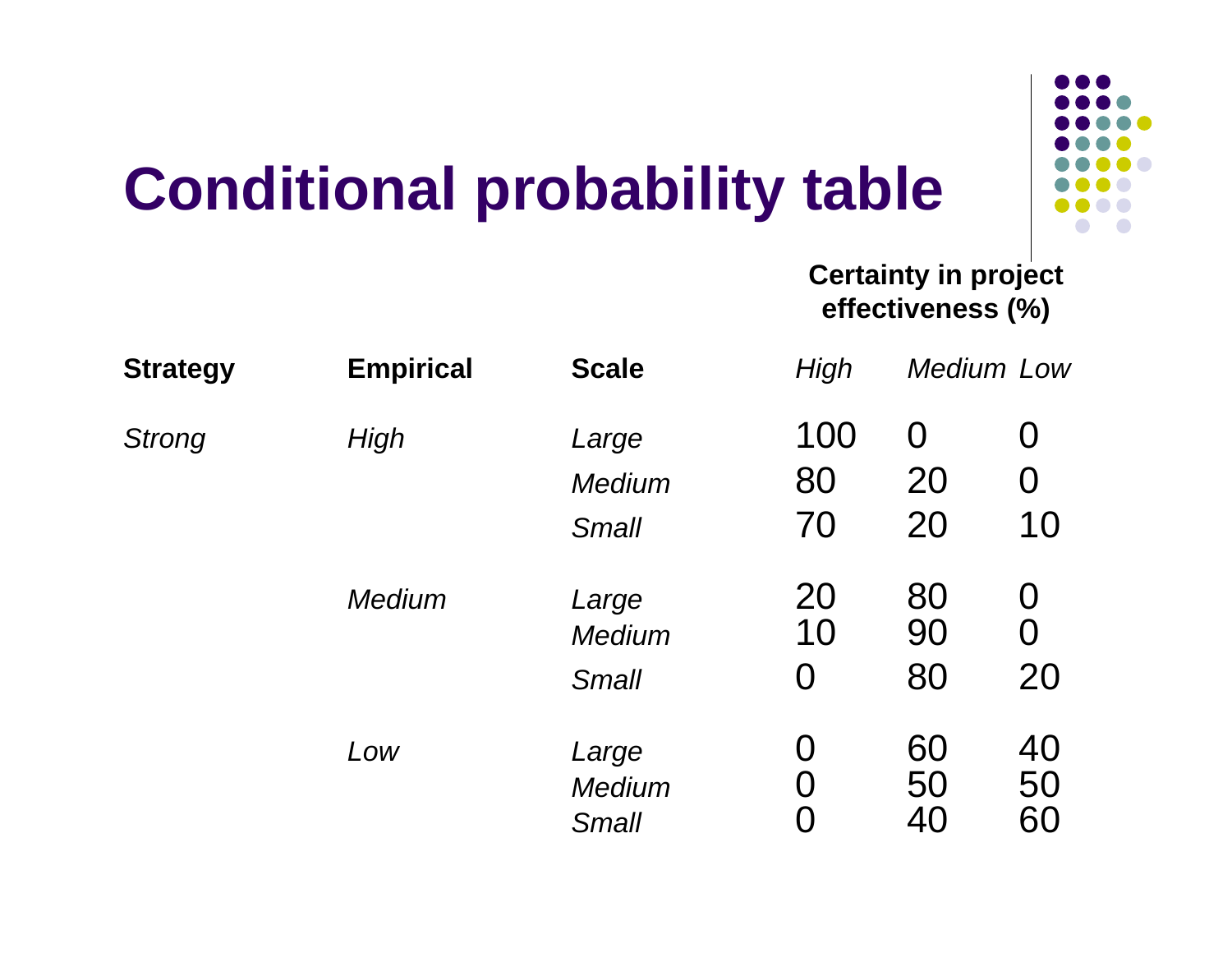## **What are the inputs?**

Observational evidence (data) Simulation (e.g., EDT) results Subjective Opinion Common-sense

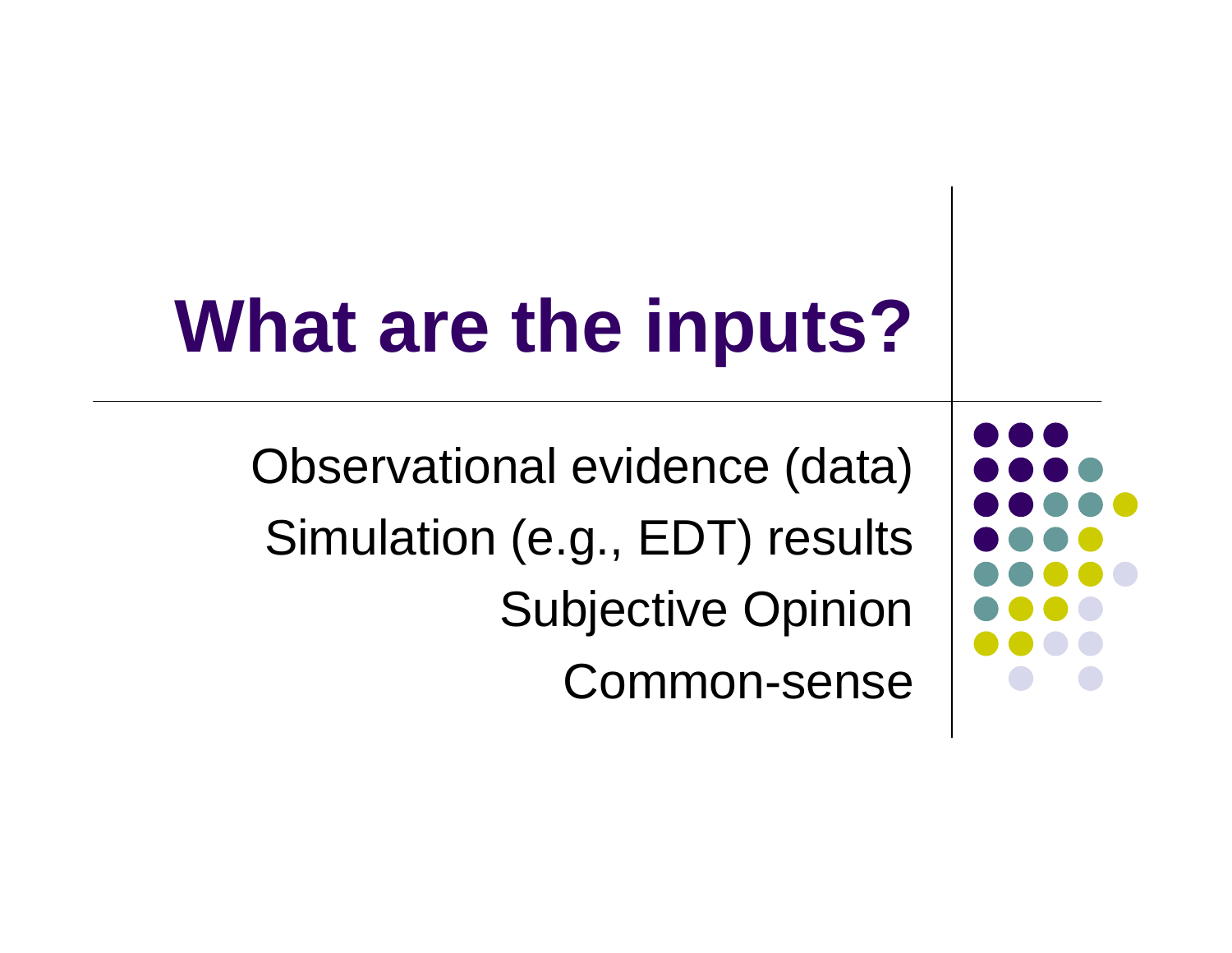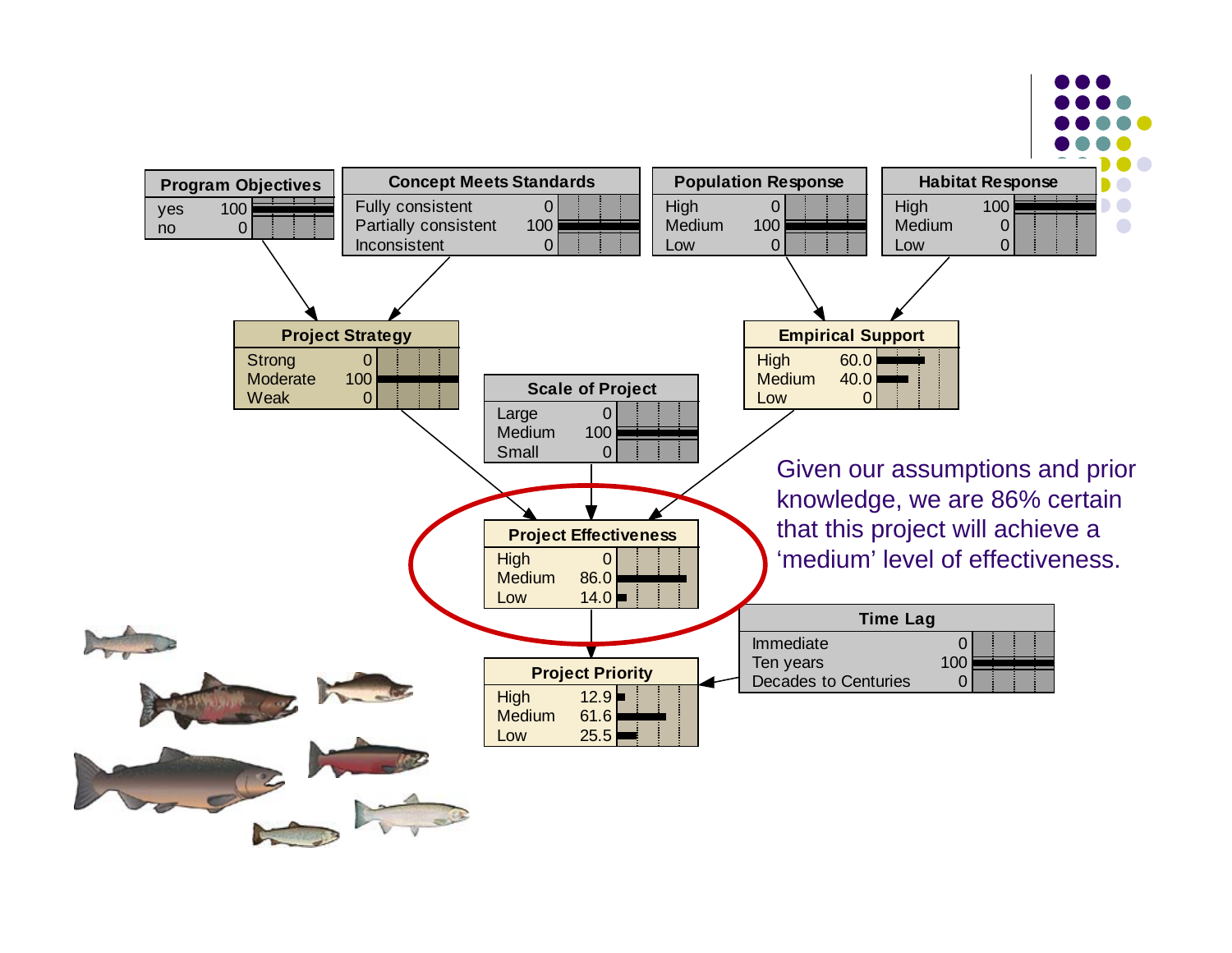

#### Update your knowledge!



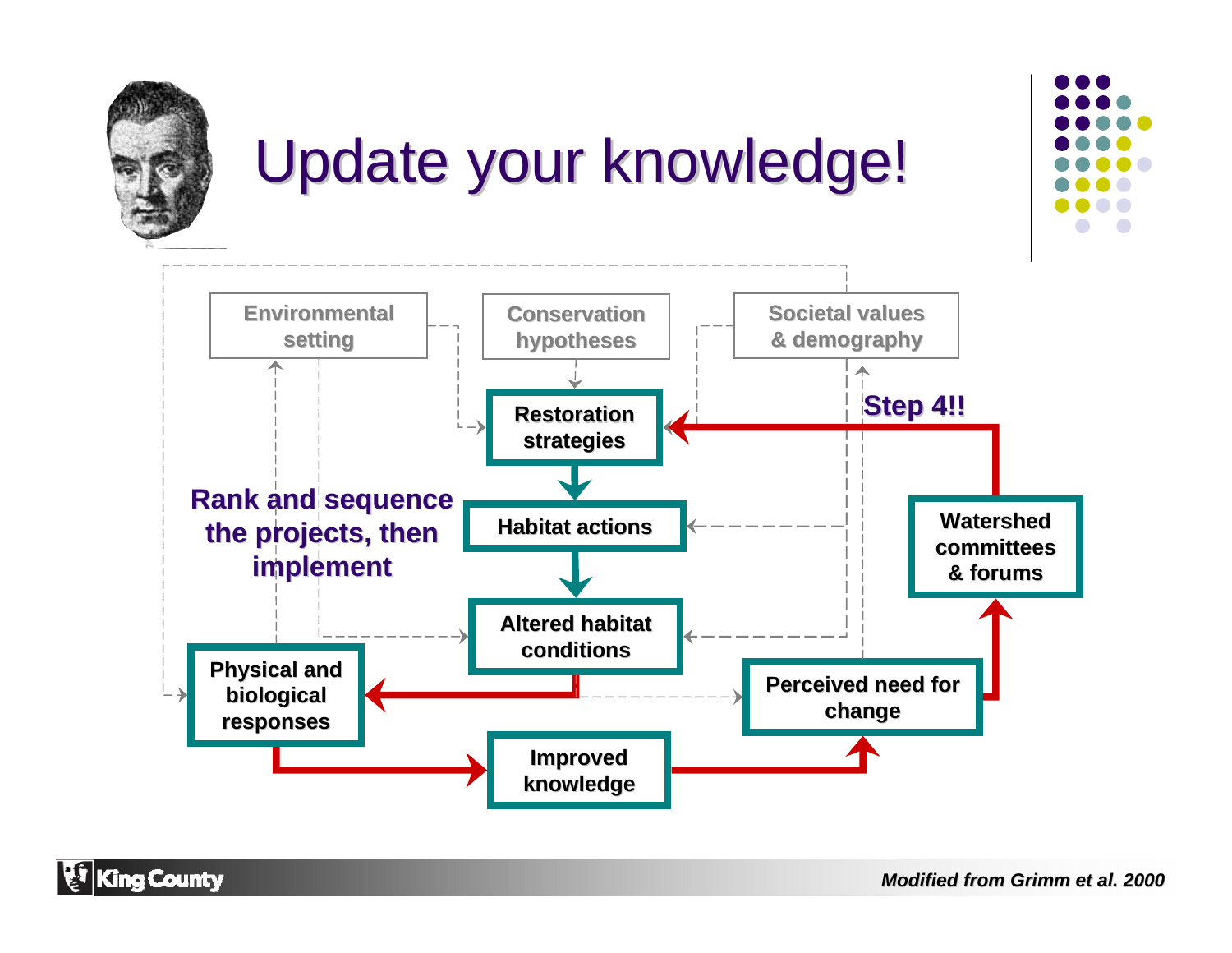### **Step 4. Use monitoring results to revise the conditional probability tables the conditional probability tables**



Cina Countv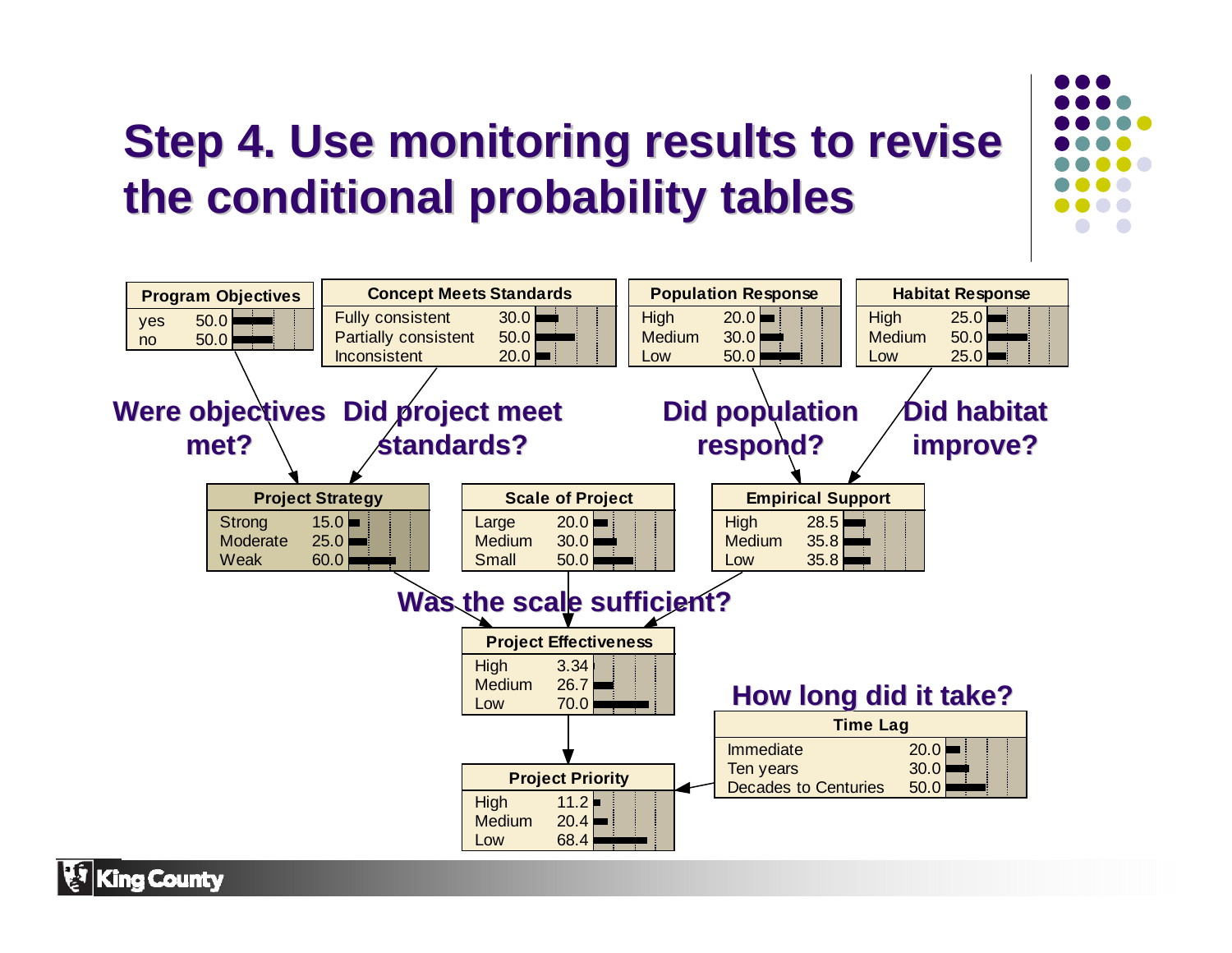

#### **Certainty in project effectiveness (%)**

| <b>Strategy</b> | <b>Empirical</b> | <b>Scale</b>                           | High      |                | <b>Medium Low</b>   |
|-----------------|------------------|----------------------------------------|-----------|----------------|---------------------|
| <b>Strong</b>   | <b>High</b>      | Large                                  | 100       | $\overline{0}$ | O                   |
|                 |                  | Medium                                 | 80        | 20             | 0                   |
|                 |                  | <b>Small</b>                           | 70        | 20             | 10                  |
|                 | <b>Medium</b>    | Large<br><b>Medium</b><br><b>Small</b> | 10<br>( ) | 90<br>80       | $\Omega$<br>O<br>20 |
|                 | Low              | Large<br>Medium<br><b>Small</b>        | ( )       | 60<br>50<br>40 | 40<br>50<br>60      |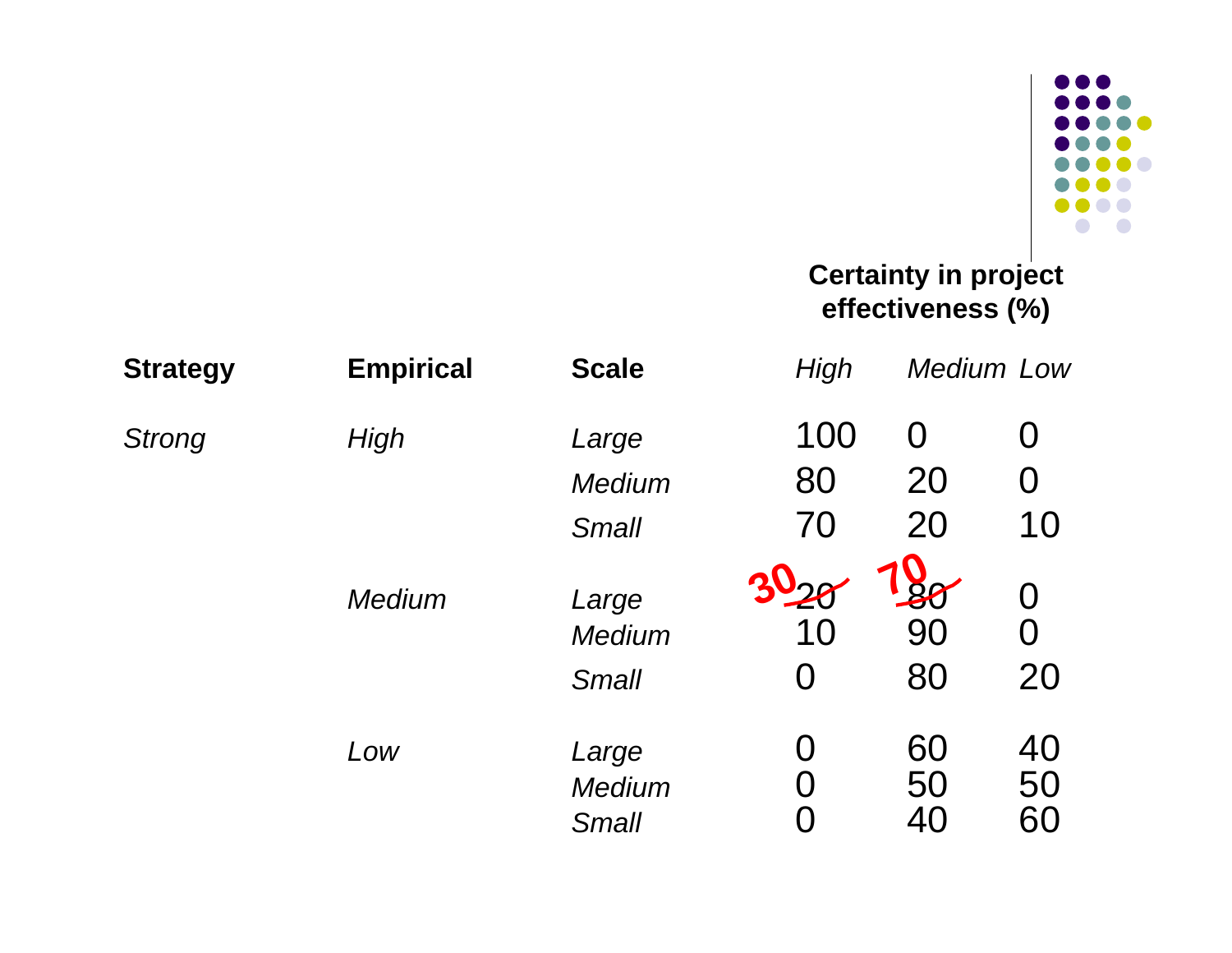

**Monitoring can help tell us which of our beliefs are truths Monitoring can help tell us which of our beliefs are truths**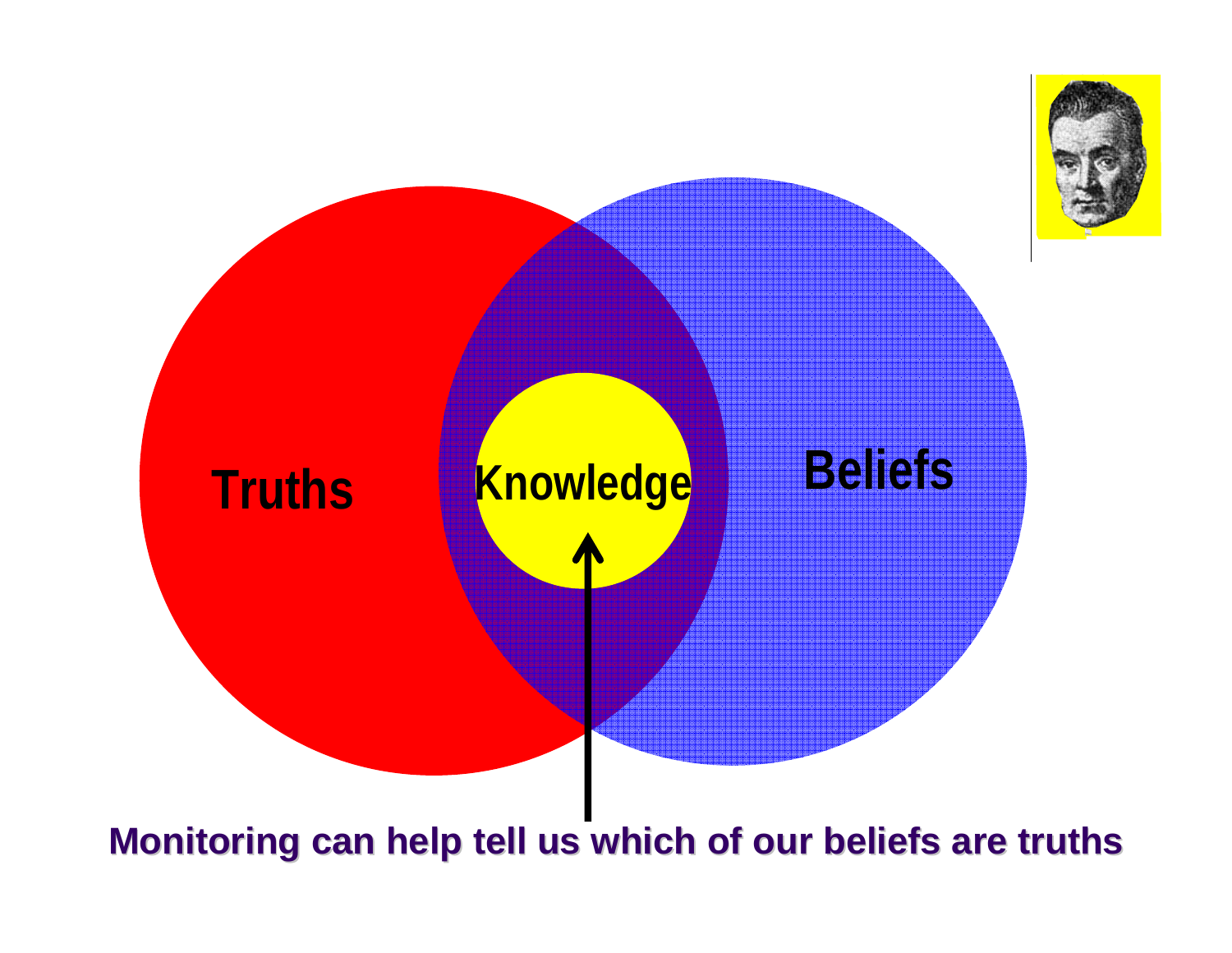#### **Acknowledgements**

 $\bullet$ • Kate O'Laughlin

• WRIA 9 Tech Committee